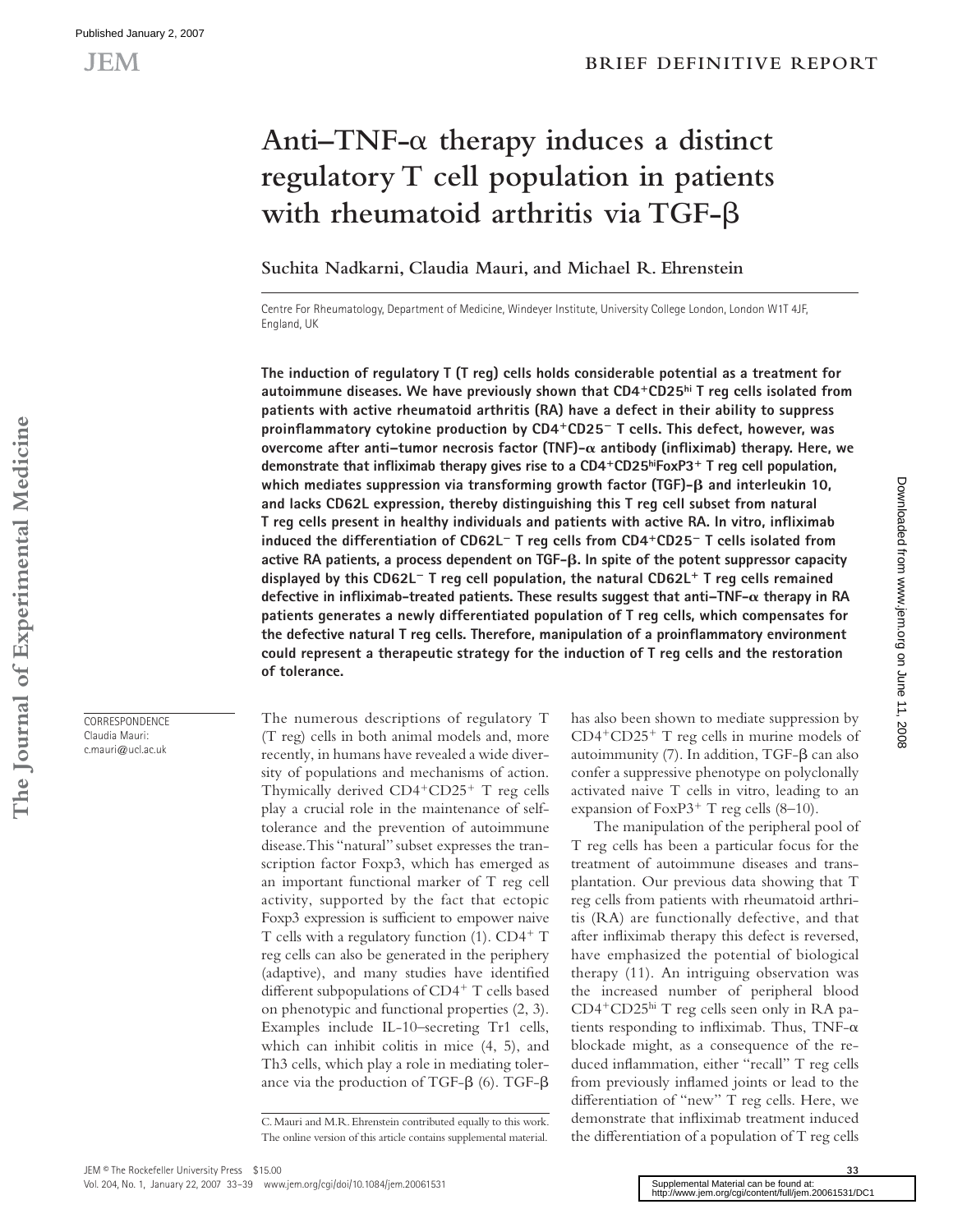expressing Foxp3 and low levels of CD62L through conversion of CD4<sup>+</sup>CD25<sup>−</sup> T cells.

### **RESULTS AND DISCUSSION**

#### The expanded population of T reg cells from infliximab**treated patients is Foxp3**<sup>+</sup> **and CD62L**<sup>−</sup>

First, we addressed whether the increased number of CD4<sup>+</sup>CD25hi T cells observed in RA patients responding to infliximab therapy corresponded to an increase of T reg cells or simply reflected an increase in the percentage of activated T cells. Peripheral CD4<sup>+</sup> T cells isolated from healthy, active RA patients and those treated with infliximab were analyzed for the expression of the transcription factor Foxp3 by intracellular staining. A two- to threefold increase in the percentage

of CD4<sup>+</sup>Foxp3<sup>+</sup> cells was observed in the PBMCs of postinfliximab patients compared with active RA patients or healthy individuals, suggesting that the increase in CD25 expression in post-anti-TNF- $\alpha$ -treated patients reflects increased numbers of T reg cells (Fig. 1 A). There was no significant difference in FoxP3 expression in  $CD4^+$  T cells from active RA patients compared with healthy controls. To better characterize the phenotype of the T reg cells after infliximab, we measured surface markers representative of activation, memory, and regulation. A significant increase in the percentage of CD4<sup>+</sup>CD25hiCD62L<sup>−</sup> was observed in PMBCs from infliximab-treated patients compared with RA patients with active disease before infliximab and healthy individuals (Fig. 1 B). As previous data has indicated that the





groups as in A were stained with anti-CD4, anti-Foxp3, and anti-CD62L. The histograms indicate the expression of CD62L in the CD4+Foxp3+ population. Data from individual patients are shown in the chart. (D) CCR7 and CD45RO expression on the CD4<sup>+</sup>Foxp3<sup>+</sup> T cell population in the different patient groups. (E) CCR7 and CD45RO expression on the CD4<sup>+</sup>FoxP3<sup>+</sup>CD62L<sup>−</sup> population from an RA patient treated with infliximab. Results are representative of six patients or healthy individuals for each group. The dashed line in the FACS plots represents the isotype control for the specific marker examined.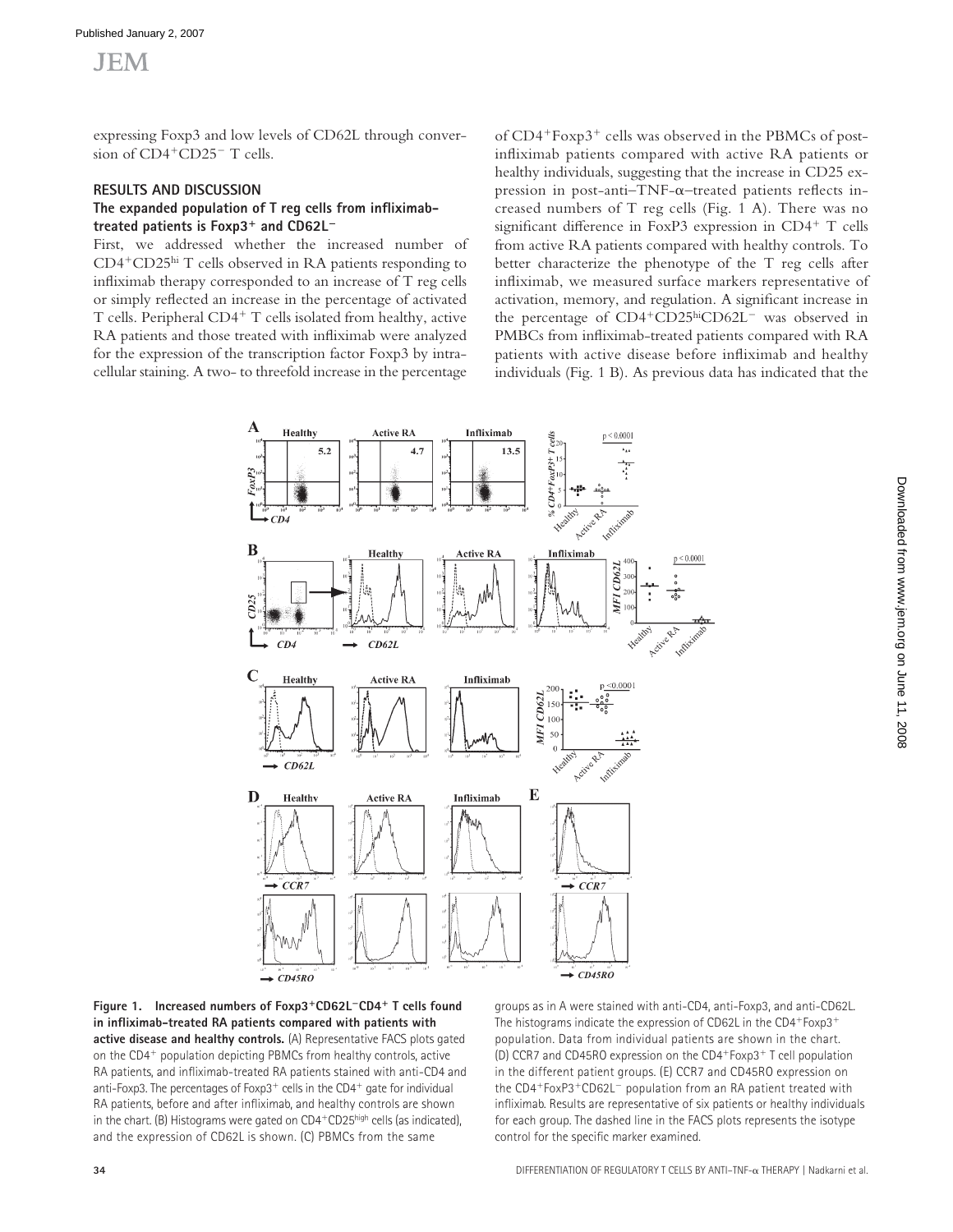most potent CD4<sup>+</sup>CD25hi T reg cell subset expressed CD62L (12), we next assayed the expression of CD62L in the CD4<sup>+</sup>Foxp3<sup>+</sup> population. Although most CD4<sup>+</sup>Foxp3<sup>+</sup> cells from healthy individuals and patients with active RA expressed CD62L, the profile of expression was remarkably different after infliximab treatment, where the majority of  $CD4+Forp3+ cells expressed low levels of CD62L (Fig.$ 1 C). There was no change in the percentage of Foxp3<sup>+</sup> cells or shift in CD62L expression in patients responding to methotrexate (not depicted). Compared with the T reg cells found in healthy individuals and patients with active disease, RA T reg cells post-infliximab expressed CD45RO but had a reduced expression of CCR7 (Fig. 1 D). Further examination of the CD4<sup>+</sup>Foxp3<sup>+</sup>CD62L<sup>-</sup> RA T reg cells post-infliximab revealed that these cells lacked CCR7 expression and remained  $CD45RO<sup>+</sup>$  (Fig. 1 E).

#### **CD62L**<sup>−</sup> **T reg cells from infl iximab-treated RA patients mediate their suppressive action through TGF- and IL-10**

We next tested whether the CD4<sup>+</sup>CD25hiCD62L<sup>−</sup> T reg cells isolated from infliximab-treated patients were functionally suppressive. CD4<sup>+</sup>CD25hi were FACS sorted according to their expression of CD62L (identified as  $CD62L<sup>+</sup>$  and CD62L<sup>−</sup> T reg cells; Fig. S1, available at http://www.jem .org/cgi/content/full/jem.20061531/DC1), and their regulatory capacity was assessed with respect to inhibition of proliferation and TNF-α and IFN-γ production by autologous CD4<sup>+</sup>CD25<sup>−</sup> T cells. In agreement with previous studies (12),  $CD62L<sup>+</sup>$  T reg cells isolated from healthy individuals were more potent at suppressing CD4<sup>+</sup>CD25<sup>−</sup> T cell proliferation than CD62L<sup>−</sup> T reg cells (Fig. 2 A). Conversely, CD62L<sup>-</sup> T reg cells isolated from RA patients after infliximab exhibited a more potent suppression of T cell proliferation than their CD62L<sup>+</sup> T reg cell counterparts. Similarly, we observed a "switch" in the suppressor population from CD62L<sup>+</sup> T reg cells in healthy individuals to CD62L<sup>−</sup> T reg cells in patients after infliximab, with respect to inhibition of IFN- $\gamma$  and TNF- $\alpha$  production (Fig. 2 B). There was a substantial reduction in the suppressor potency of CD62L<sup>+</sup> T reg cells isolated from patients with active RA compared with healthy individuals, confirming that CD4+CD25hi T reg cells are defective in RA patients (11). Of importance, the potency of the CD62L<sup>+</sup> T reg cells after anti-TNF- $\alpha$ therapy was not restored to levels found in healthy controls (Fig. 2 B). Collectively, these results raise the intriguing possibility that the natural T reg cells  $(CD62L^{+}T$  reg cells) remain defective in patients even after infliximab therapy, and that the previously reported restoration of function of CD4<sup>+</sup>CD25<sup>hi</sup> T reg cells after infliximab therapy could be due to the differentiation of a new population of CD62L<sup>−</sup> T reg cells.

To explore the effector mechanisms of the CD62L<sup>-</sup> T reg cells derived from post-infliximab RA patients, we examined the cytokine dependency of their suppressive effect. T reg cells were cocultured with autologous CD4<sup>+</sup>CD25<sup>−</sup> T cells in the presence of neutralizing mAbs to TGF-β and



**Figure 2. CD62L**<sup>−</sup> **T reg cells from infl iximab-treated RA patients are more potent suppressors than their CD62L**<sup>+</sup> **counterparts and mediate their suppressive effects through IL-10 and TGF-.**  CD4<sup>+</sup>CD25<sup>−</sup>, CD4<sup>+</sup>CD25hiCD62L<sup>+</sup>, and CD4<sup>+</sup>CD25hiCD62L<sup>−</sup> were FACS (MoFlo) sorted from the PBMCs of healthy controls, active RA patients, and infliximab-treated RA patients. In all experiments, cells were stimulated with 2 μg/ml of soluble anti-CD3/CD28. (A) CD4+CD25− T cells were cocultured with either CD62L<sup>+</sup> or CD62L<sup>−</sup> T reg cells (2:1 ratio shown) for 5 d, with [3H]thymidine added in the last 18 h of culture. Mean triplicate values shown from six patients. (B) CD4<sup>+</sup>CD25<sup>−</sup> T cells were cultured alone or cocultured at a 2:1 ratio with either CD62L<sup>+</sup> or CD62L<sup>−</sup> T reg cells for 48 h. Cells were intracellularly stained for TNF-α and IFN-γ. Data shown expressed as mean  $\pm$  SE of six patients and six healthy controls, and are represented as the percentage inhibition of cytokine production compared with CD4+CD25<sup>-</sup> T cells alone. The means for percent IFN-γ<sup>+</sup>/ TNF-α+ cells are as follows: healthy CD4<sup>+</sup>CD25<sup>−</sup> 3.2/3.4, CD4<sup>+</sup>CD25<sup>−</sup>/ CD62L<sup>+</sup> T reg cells 0.7/0.9, CD4<sup>+</sup>CD25<sup>−</sup>/CD62L<sup>−</sup> T reg cells 1.9/2.1; active RA CD4<sup>+</sup>CD25<sup>−</sup> 5.2/13.2, CD4<sup>+</sup>CD25<sup>−</sup>/CD62L<sup>+</sup> T reg cells 3.6/9.0, CD4+CD25−/CD62L− T reg cells 3.1/7.8; post-infliximab CD4+CD25− 4.2/8.6, CD4<sup>+</sup>CD25<sup>−</sup>/CD62L<sup>+</sup> T reg cells 3.8/6.3; and CD4<sup>+</sup>CD25<sup>−</sup>/CD62L<sup>−</sup> T reg cells 1.1/2.2. (C) CD4+CD25<sup>-</sup> T cells from healthy and infliximabtreated RA patients were cultured alone or with CD62L<sup>−</sup> T reg cells (2:1 ratio) for 48 h with anti-CD3/CD28 alone or in the presence of 2  $\mu$ g/ml anti–TGF-β1, 0.5 μg/ml anti–IL-10, or anti–TGF-β1 and anti–IL-10 together, and stained for TNF- $\alpha$  and IFN- $\gamma$ . Data depicted represent mean  $\pm$  SE of six patients and healthy controls. (D) CD4<sup>+</sup>CD25– T cells were cocultured, either directly or separated by a transwell membrane, with CD62L<sup>-</sup> T reg cells from RA patients after infliximab, and stimulated with 2 μg/ml anti-CD3/CD28 for 48 h. Cells were intracellularly stained for TNF- $\alpha$  and IFN- $\gamma$ , and the results are depicted as the percentage inhibition of cytokine production compared with CD4<sup>+</sup>CD25– T cells alone. Data represent mean  $\pm$  SE of four patients.

IL-10, previously recognized as regulatory cytokines involved in the suppressive mechanism of adaptive T reg cells (2). The data shown in Fig. 2 C demonstrate that in healthy individuals, the suppressive effect of CD62L<sup>-</sup> T reg cells was unaltered by the neutralization of TGF-β or IL-10. In contrast,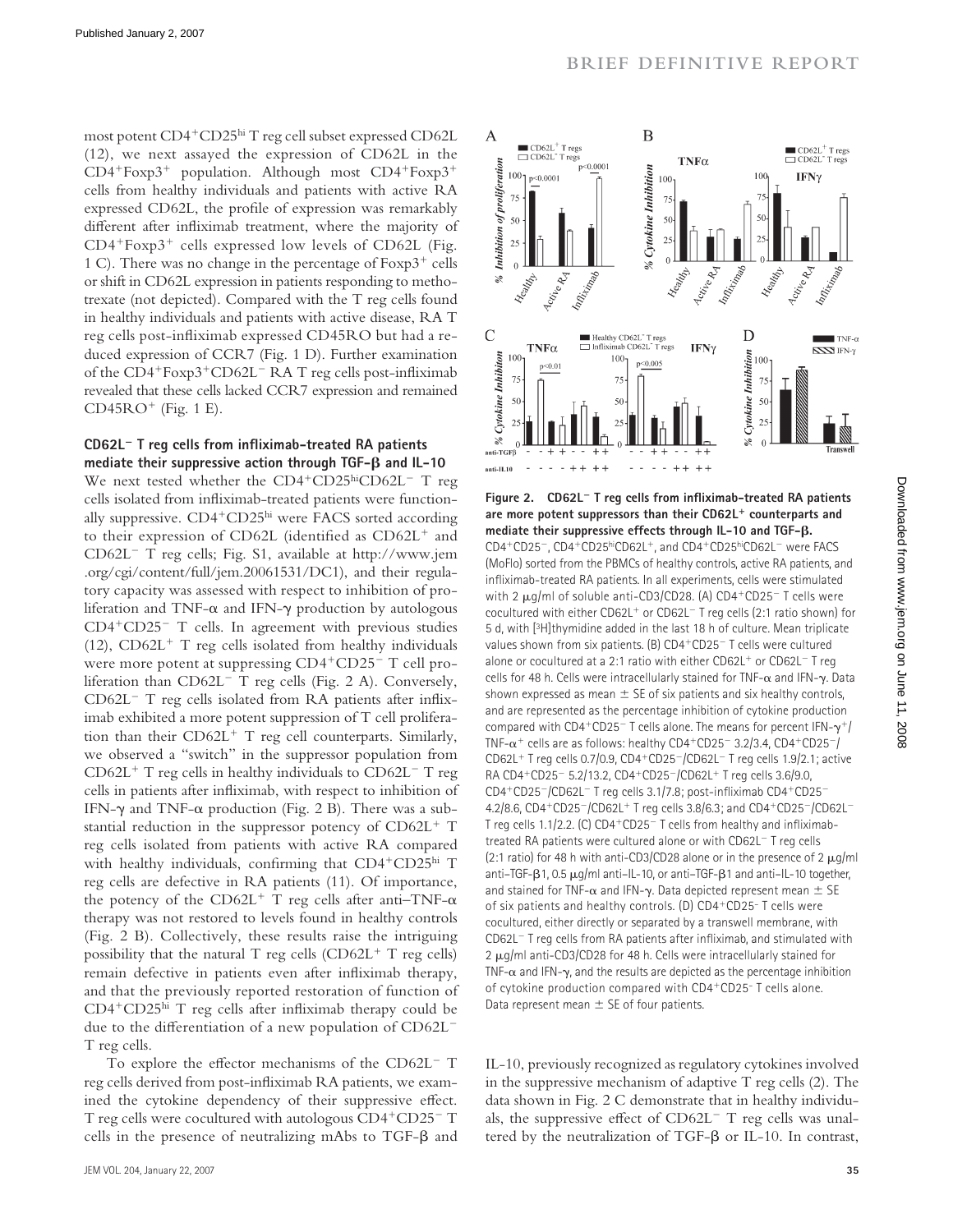## JEM

the neutralization of TGF-β, and to a lesser extent IL-10, significantly impaired the suppressive capacity of the CD62L<sup>−</sup> T reg cells from infliximab-treated patients. When the action of both TGF-β and IL-10 was blocked, the suppressive activity of these CD62L<sup>−</sup> T reg cells was almost abolished. The potency of CD62L<sup>+</sup> T reg cells from healthy individuals was unaltered by blockade of IL-10 or TGF-β (not depicted). The results reported here appear at odds with our previous findings showing that suppression required contact between T reg cells isolated from infliximab patients and their autologous CD4<sup>+</sup>CD25<sup>−</sup> T cells (11). However, the two results may not be directly comparable because in the previous work, suppression was assayed without separating the CD62L<sup>+</sup> and CD62L<sup>−</sup> T reg cell subsets. Therefore, we assayed the functional properties of purified CD62L<sup>−</sup> T reg cells isolated from RA patients after infliximab therapy to dissect out their mode of action. The data shown in Fig. 2 D demonstrate that cell contact is required to effect maximal suppression of TNF- $\alpha$  and IFN- $\gamma$  production by CD4<sup>+</sup>CD25<sup>−</sup> T cells, although some cytokine suppression is still observed when cell contact is prevented. The fact that the T reg cells isolated from patients after infliximab required both cell contact and cytokines for their suppressive effect could be explained by data indicating that TGF-β can mediate suppression through cell contact, when the predominant form of TGF-β is membrane bound (13). In addition, in some experimental systems, IL-10 production also depends on

cell contact between T reg cells and CD4<sup>+</sup>CD25<sup>−</sup> T cells (14). Collectively, these results suggest that infliximab therapy gives rise to, or recruits from the periphery, a population of T reg cells that phenotypically and functionally differs from natural T reg cells present in healthy individuals or in patients with active RA.

#### **In vitro infl iximab stimulation of CD4**<sup>+</sup>**CD25**<sup>−</sup> **T cells from RA patients induced a CD62L**<sup>−</sup> **T reg cell population**

To investigate the possible provenance of CD62L<sup>−</sup> T reg cells, infliximab was added in vitro to CD4+CD25<sup>−</sup> T cells isolated from active RA or healthy individuals, and the expression of Foxp3 was measured by intracellular staining. The addition of infliximab to purified active RA CD4+CD25<sup>-</sup> T cells resulted in a substantial increase in the percentage of  $CD4+Forp3+ cells$  (Fig. 3 A), whereas no such effect was seen when CD4<sup>+</sup>CD25<sup>−</sup> T cells were isolated from healthy individuals. Neutralization of TGF-β in this culture system completely prevented the differentiation of the  $CD4+F\exp 3+$ T cell population from the CD4<sup>+</sup>CD25<sup>−</sup> T cells (Fig. 3 A). Moreover, infliximab induced a significant increase in  $TGF-\beta$ production from CD4<sup>+</sup>CD25<sup>−</sup> T cells from patients with active RA, but not healthy individuals (Fig. 3 B). To determine whether infliximab modulates natural T reg cell Foxp3 expression, CD4<sup>+</sup>CD25hi T cells were isolated from healthy individuals or patients with active RA and cultured with infliximab. The results in Fig.  $3 \text{ C}$  show that infliximab



Figure 3. The addition of infliximab in vitro to activated RA **CD4**<sup>+</sup>**CD25**<sup>−</sup> **T cells induced a population of FoxP3**<sup>+</sup> **T cells that were functionally suppressive.** (A) Purified CD4+CD25<sup>−</sup> T cells from both healthy controls and active RA patients were stimulated with 2  $\mu$ g/ml anti-CD3/CD28,  $\pm$ 10  $\mu$ g/ml infliximab. In some wells, 2  $\mu$ g/ml anti- TGF-β was added. Cells were cultured for 24 h and then intracellularly stained for FoxP3. Representative FACS plots are shown as well as the pooled data ( $n = 8$  patients and 8 healthy individuals). Percentages shown are of the purified CD4+CD25<sup>−</sup> fraction. (B) Supernatants were collected from cells cultured in A before staining and were tested for TGF-β

production by ELISA. (C) Purified CD4+CD25high T cells from healthy individuals and patients with active RA were incubated with 2  $\mu$ g/ml anti-CD3/CD28,  $\pm$ 10  $\mu$ g/ml infliximab, and the percentages of Foxp3<sup>+</sup> cells are shown. (D) Histograms depicting CD62L expression in the T cells after culture as in A. Black line, isotype control; shaded area, CD62L. (E) CD4<sup>+</sup>CD25<sup>+</sup> from the cultures in A were isolated, recultured at a 1:2 ratio with freshly isolated autologous CD4+CD25<sup>-</sup> T cells for an additional 2 d, and stained for TNF- $\alpha$  and IFN- $\gamma$ . Data are depicted as the percentage of cytokine inhibition ( $n = 8$ ).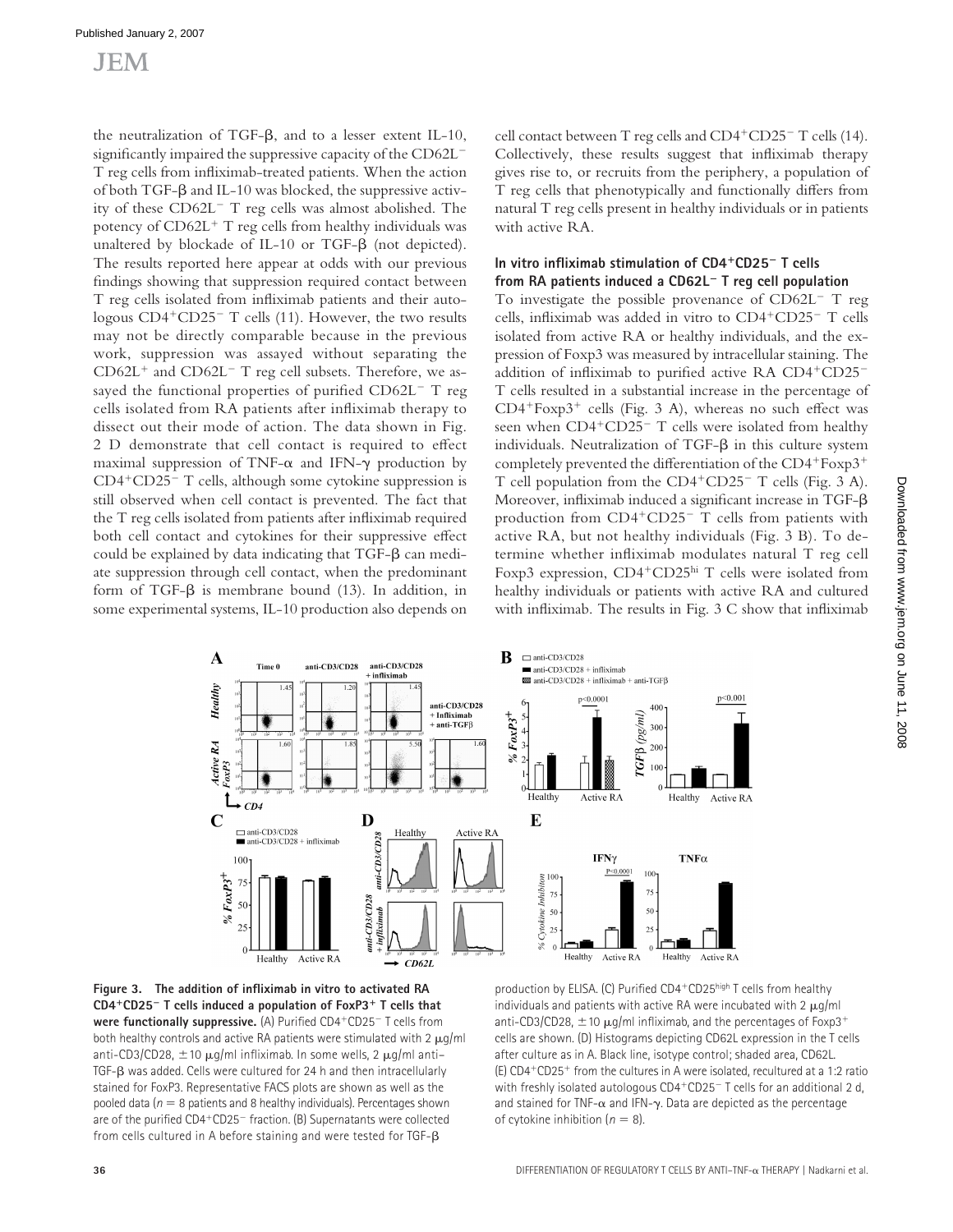did not affect the expression of FoxP3 on CD4+CD25hi T reg cells, supporting the evidence that this agent targets CD4<sup>+</sup>CD25<sup>−</sup> T cells rather than modulating preexisting T reg cells. We next measured CD62L expression after culture of CD4<sup>+</sup>CD25<sup>−</sup> T cells with infliximab. The addition of infliximab to CD4<sup>+</sup>CD25<sup>−</sup> T cells from active RA patients, but not from healthy individuals, led to a reduction in CD62L expression (Fig. 3 D). Thus, these in vitro infliximab-generated T cells share reduced CD62L expression as a common feature with the T reg cells present in the PBMCs of RA patients that had received infliximab therapy.

We sought to confirm that the  $F\exp 3^+$  T cells differentiated upon infliximab stimulation possess suppressor activity. Because the majority of purified CD4<sup>+</sup>CD25<sup>−</sup> T cells had acquired CD25 expression when stimulated with anti-CD3/ CD28, with or without infliximab, the  $CD4+CD25+T$  cells were purified and cultured with freshly isolated autologous CD4<sup>+</sup>CD25<sup>−</sup> T cells. Only the CD4<sup>+</sup>CD25<sup>+</sup> T cells derived from active RA patients, but not healthy individuals, which had been cocultured with infliximab, were able to suppress production of IFN-γ and TNF-α from freshly isolated CD4<sup>+</sup>CD25<sup> $-$ </sup> T cells (Fig. 3 E).

The potential of T reg cells to modulate immune responses has led to considerable interest in their use for the treatment of autoimmune disease. Two broad therapeutic approaches have been considered; first, to expand T reg cells in vitro with the intention of infusing these cells into patients, and second, to manipulate the immune system in vivo resulting in an increase in  $T$  reg cells. Infliximab, a monoclonal anti– $TNF-\alpha$  antibody, appears to be an example of the latter and demonstrates that inhibition of a proinflammatory cytokine can result in an expanded T reg cell population. Infliximab led to the differentiation of a population of  $T$  reg cells identified as FoxP3<sup>+</sup>CD25hiCD62L<sup>-</sup>CCR7<sup>-</sup> in patients with RA. These T reg cells are phenotypically distinct from natural T reg cells, which express CD62L and CCR7, but also differ functionally as their suppressor capacity depends on the production of TGF-β and IL-10. Murine studies have demonstrated the importance of IL-10 and/or TGF-β in providing increased regulatory potency to CD4<sup>+</sup>CD25<sup>+</sup> T reg cells in the face of an inflammatory response  $(7, 15, 16)$ or in the prevention of graft rejection (17). In addition, IL-10–mediated suppression is used by CD4<sup>+</sup>CD25hiHLA-DR<sup>−</sup> T reg cells found in healthy individuals (18). Of relevance to this work, CD4<sup>+</sup>CD25<sup>+</sup>CD62L<sup>−</sup> T reg cells, producing both IL-10 and TGF- $β$ , have been identified in diabetic mice treated with a combination of anti-CD3 and insulin (19). In patients with diabetes, anti-CD3 therapy expanded a population of CD4<sup>+</sup>CD25<sup>+</sup>CD62L<sup>−</sup> T cells (20). Thus, anti-CD3 treatment in the context of diabetes and anti–TNF-α therapy for RA both induce a population of T reg cells with a memory phenotype (CCR7<sup>−</sup>CD62L<sup>−</sup>) (21), perhaps suggesting a similar provenance.

The T reg cells found in post-infliximab RA patients may have arisen either from CD4<sup>+</sup>CD25<sup>−</sup> T cells that had already begun to differentiate along a  $F\exp(3^+)$  pathway in vivo, or from CD4<sup>+</sup>CD25<sup>−</sup> responder T cells. The purified CD4<sup>+</sup>CD25<sup>−</sup> T cells still contain a small fraction of Foxp3<sup>+</sup> cells, which could be targeted by infliximab. CD127, which negatively correlates with Foxp3 expression, could be used to further exclude Foxp3<sup>+</sup> cells in the CD4<sup>+</sup>CD25<sup>−</sup> T cells (22). However, TGF- $\beta$  appeared to mediate the infliximabdriven increase in Foxp $3^+$  T reg cells, which is known to target CD4<sup>+</sup>CD25<sup>−</sup> T cells rather than natural T reg cells (8–10). Moreover, the data shown in Fig. 3 C demonstrate that infliximab has no effect on  $CD4^+CD25^{\text{hi}}F\text{exp3}^+T$  cells. Recent findings have revealed that  $TGF-\beta$  can also have a proinflammatory role dependent on the immunological environment  $(23)$ . Thus, in the presence of proinflammatory cytokines, TGF-β contributes to the generation of immunopathogenic IL-17–secreting T cells (24–26). Consequently, the prerequisite for the generation of T reg cells, rather than IL-17–secreting T cells, by TGF-β is the removal of proinflammatory cytokines, specifically IL-6, but also TNF- $\alpha$  and IL-1. Infliximab can serve this function well as it is known to rapidly reduce levels of IL-6 (27), the critical partner for TGF-β in the production IL-17–producing T cells.

Although Foxp3 expression has been clearly linked to T reg cell activity in murine studies, this association has been less well established in humans. This is particularly true in the context of in vitro activation studies where transient expression of Foxp3 can occur (28). The ability of infliximab to confer a suppressive capacity on CD4<sup>+</sup>CD25<sup>−</sup> T cells could be explained by the presence of activated T cells producing the immunoregulatory cytokines IL-10 and TGF-β. These T reg cells could be similar to activated Tr1 or Th3 cells identified by others  $(4-6)$ .

We have previously shown that  $CD4^+CD25^{\text{hi}}$  T reg cell function in RA patients was defective and that this defect was reversed after infliximab treatment (11). However, the data presented here lead to an important reinterpretation of our previous finding, specifically that the naturally derived T reg cells, defined as  $CD4+CD25$ hiCD62L<sup>+</sup>, appear to remain defective after treatment with anti-TNF- $\alpha$  therapy. The restoration of function of the CD4<sup>+</sup>CD25<sup>hi</sup> population after infliximab therapy is most likely to be due to the suppressive effects of the newly differentiated CD62L<sup>-</sup> T reg cells. In patients with RA receiving infliximab, the differentiation of adaptive T reg cells could be further amplified by their ability to confer a further suppressive activity on CD4<sup>+</sup>CD25<sup>−</sup> T cells (29). One could envisage a feedback mechanism in which infliximab drives the production of  $TGF- $\beta$  by$ T cells, which would then induce their differentiation into FoxP3<sup>+</sup>CD62L<sup>−</sup> T reg cells. Why natural T reg cells remain defective after the neutralization of the proinflammatory environment by infliximab is unclear. It is possible that the reversal of the proinflammatory milieu by TNF- $\alpha$  blockade may only be partial, sufficient to allow the generation of T reg cells from CD4<sup>+</sup>CD25<sup>−</sup> T cells but insufficient to restore function to the natural  $CD62L<sup>+</sup>$  T reg cells. It is tempting to speculate that the induction of  $T$  reg cells after infliximab therapy could lead to restoration of tolerance and might partly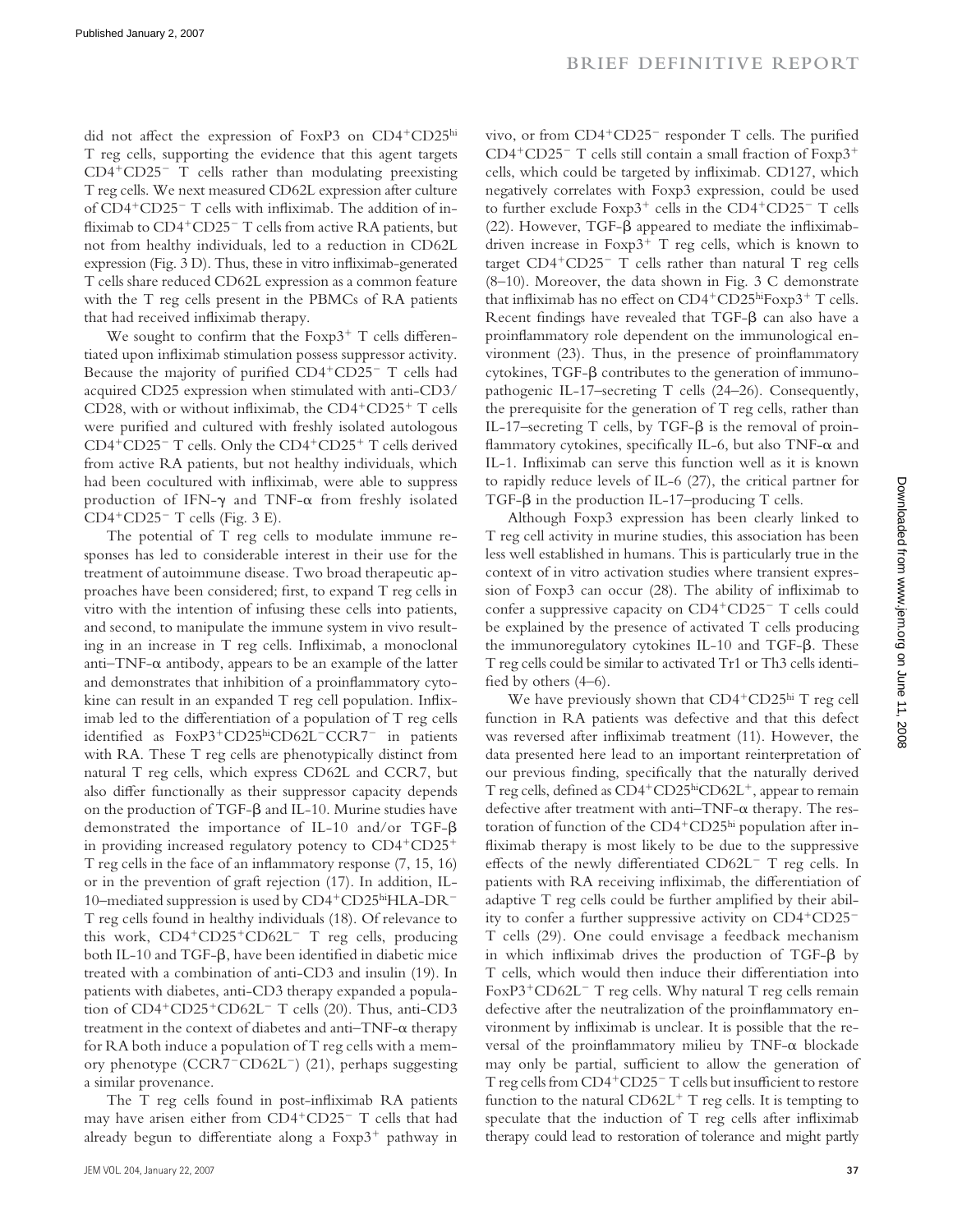## JEM

explain the exciting observation that infliximab can induce remission in some patients with early RA after cessation of therapy (30). In conclusion, our results indicate that T reg cells can be induced, and tolerance restored, by targeting specific proinflammatory cytokines such as TNF- $\alpha$ .

#### **MATERIALS AND METHODS**

Patient population. 31 patients with active RA, fulfilling the revised classification criteria of the American College of Rheumatology for RA, were evaluated before and 4–6 mo after anti–TNF-α therapy (see reference 11 for infliximab regime and further details for patient selection and assessment of disease activity, all of which remained the same for this study). 20 healthy individuals were used as controls. This study was approved by the University College London Hospital (UCLH) Ethics Committee.

**Antibodies.** The following antibodies were used: FITC–anti-CD4 (RPA-T4), PE-Cy5–anti-CD25 (M-A251), PE–anti-CD62L (Dreg-56), PE–CY7 anti–TNF-α (Mab11), PE–Cy7-anti–IFN-γ (45.B3), PE-FoxP3 (PCH-101), APC–anti-CCR7 (3D12), and PE–anti-CD45RO (UCLH1). T cells were activated with soluble anti-CD3 (HIT-3a) and anti-CD28 (CD28.2) as indicated. All antibodies were from BD Biosciences, except FoxP3, which was from eBioscience. For neutralization experiments, anti–TGF-β1 (9016.2) and anti-human IL-10 (25209) were used (R&D Systems). Infliximab, a chimeric IgG1 anti–TNF-α mAb, was donated by Schering-Plough.

**Cell isolation.** Human blood mononuclear cells (PBMCs) were isolated by Ficoll-Paque (GE Healthcare) and cultured in RPMI 1640 with 100 U/μg/ml penicillin/streptomycin (Life Technologies) and 10% FCS (Sera Laboratories International, Ltd.). Magnetic bead separation was performed as described previously (11), with all magnetic columns and magnetically labeled beads purchased from Miltenyi Biotec. To purify cells using FACS sorting (MoFlo), cells were stained with the above conjugated antibodies (CD4, CD25, and CD62L). Cells were sorted according to gates as indicated in Fig. S1.

**Flow cytometric analysis and cytokine detection.** Cells were surface stained as described previously (11) using the above mentioned conjugated antibodies (CD4, CD25, and CD62L). For intracellular analysis of TNF- $\alpha$ and IFN- $\gamma$  production, cells were cultured at 2  $\times$  10<sup>5</sup> for 48 h with PMA, ionomycin, and Golgi Plug added in the final 5 h of culture. TGF-β1 was quantified using an ELISA kit (R&D Systems). In some experiments, 24well transwell plates (Costar) with 0.4-μm membrane supports were used.

**Proliferation assays.** In all experiments, T reg cells were cultured at 2  $\times$ 105 cells/ml, with CD4<sup>+</sup>CD25<sup>−</sup> T cell numbers adjusted accordingly for ratio experiments. Cells were cultured in 96-well U-bottomed plates (Nunc) for 5 d with [3H]thymidine added in last 18 h of culture. Proliferation was measured using a liquid scintillation counter.

Statistical analysis. Statistical significance was determined using Student's  $t$  test, with p-values  $\leq 0.05$  regarded as statistically significant.

We thank Ayad Eddaoudi for providing technical assistance with MoFlo FACS sorting. S. Nadkarni and C. Mauri have been supported by a Medical Research Council

PhD studentship and the Wellcome Trust (grant no. 068629), respectively. This work was supported by UCLH Charity Trust and Schering-Plough Corporation.

The authors have no conflicting financial interests.

#### **Submitted: 20 July 2006 Accepted: 5 December 2006**

#### **REFERENCES**

 1. Hori, S., T. Nomura, and S. Sakaguchi. 2003. Control of regulatory T cell development by the transcription factor Foxp3. *Science*. 299:1057–1061.

- 2. Levings, M.K., and M.G. Roncarolo. 2005. Phenotypic and functional differences between human  $CD4+CD25+$  and type 1 regulatory T cells. *Curr. Top. Microbiol. Immunol.* 293:303–326.
- 3. Bluestone, J.A., and A.K. Abbas. 2003. Natural versus adaptive regulatory T cells. *Nat. Rev. Immunol.* 3:253–257.
- 4. Groux, H., A. O'Garra, M. Bigler, M. Rouleau, S. Antonenko, J.E. de Vries, and M.G. Roncarolo. 1997. A CD4+ T-cell subset inhibits antigen-specific T-cell responses and prevents colitis. *Nature*. 389: 737–742.
- 5. Asseman, C., S. Mauze, M.W. Leach, R.L. Coffman, and F. Powrie. 1999. An essential role for interleukin 10 in the function of regulatory T cells that inhibit intestinal inflammation. *J. Exp. Med.* 190:995-1004.
- 6. Fukaura, H., S.C. Kent, M.J. Pietrusewicz, S.J. Khoury, H.L. Weiner, and D.A. Hafler. 1996. Induction of circulating myelin basic protein and proteolipid protein-specific transforming growth factor-beta1-secreting Th3 T cells by oral administration of myelin in multiple sclerosis patients. *J. Clin. Invest.* 98:70–77.
- Green, E.A., L. Gorelik, C.M. McGregor, E.H. Tran, and R.A. Flavell. 2003. CD4+CD25+ T regulatory cells control anti-islet CD8+ T cells through TGF-beta-TGF-beta receptor interactions in type 1 diabetes. *Proc. Natl. Acad. Sci. USA*. 100:10878–10883.
- 8. Fantini, M.C., C. Becker, G. Monteleone, F. Pallone, P.R. Galle, and M.F. Neurath. 2004. Cutting edge: TGF-beta induces a regulatory phenotype in CD4+CD25− T cells through Foxp3 induction and downregulation of Smad7. *J. Immunol.* 172:5149–5153.
- 9. Chen, W., W. Jin, N. Hardegen, K.J. Lei, L. Li, N. Marinos, G. McGrady, and S.M. Wahl. 2003. Conversion of peripheral CD4<sup>+</sup>CD25<sup>−</sup> naive T cells to  $CD4+CD25+$  regulatory T cells by TGF-β induction of transcription factor Foxp3. *J. Exp. Med.* 198:1875–1886.
- 10. Zheng, S.G., J.D. Gray, K. Ohtsuka, S. Yamagiwa, and D.A. Horwitz. 2002. Generation ex vivo of TGF-beta-producing regulatory T cells from CD4+CD25− precursors. *J. Immunol.* 169:4183–4189.
- 11. Ehrenstein, M.R., J.G. Evans, A. Singh, S. Moore, G. Warnes, D.A. Isenberg, and C. Mauri. 2004. Compromised function of regulatory T cells in rheumatoid arthritis and reversal by anti-TNFα therapy. *J. Exp. Med.* 200:277–285.
- 12. Fu, S., A.C. Yopp, X. Mao, D. Chen, N. Zhang, M. Mao, Y. Ding, and J.S. Bromberg. 2004. CD4+ CD25+ CD62+ T-regulatory cell subset has optimal suppressive and proliferative potential. *Am. J. Transplant.* 4:65–78.
- 13. Nakamura, K., A. Kitani, and W. Strober. 2001. Cell contact– dependent immunosuppression by CD4<sup>+</sup>CD25<sup>+</sup> regulatory T cells is mediated by cell surface–bound transforming growth factor β. *J. Exp. Med.* 194:629–644.
- 14. Dieckmann, D., C.H. Bruett, H. Ploettner, M.B. Lutz, and G. Schuler. 2002. Human CD4<sup>+</sup>CD25<sup>+</sup> regulatory, contact-dependent T cells induce interleukin 10–producing, contact-independent type 1–like regulatory T cells. *J. Exp. Med.* 196:247–253.
- 15. Liu, H., B. Hu, D. Xu, and F.Y. Liew. 2003. CD4+CD25+ regulatory T cells cure murine colitis: the role of IL-10, TGF-beta, and CTLA4. *J. Immunol.* 171:5012–5017.
- 16. Uhlig, H.H., J. Coombes, C. Mottet, A. Izcue, C. Thompson, A. Fanger, A. Tannapfel, J.D. Fontenot, F. Ramsdell, and F. Powrie. 2006. Characterization of Foxp3+CD4+CD25+ and IL-10 secreting CD4+CD25+ T cells during cure of colitis. *J. Immunol.* 177:5852–5860.
- 17. Kingsley, C.I., M. Karim, A.R. Bushell, and K.J. Wood. 2002. CD25+CD4+ regulatory T cells prevent graft rejection: CTLA-4 and IL-10-dependent immunoregulation of alloresponses. *J. Immunol.* 168:1080–1086.
- 18. Baecher-Allan, C., E. Wolf, and D.A. Hafler. 2006. MHC class II expression identifies functionally distinct human regulatory T cells. *J. Immunol.* 176:4622–4631.
- 19. Bresson, D., L. Togher, E. Rodrigo, Y. Chen, J.A. Bluestone, K.C. Herold, and M. von Herrath. 2006. Anti-CD3 and nasal proinsulin combination therapy enhances remission from recent-onset autoimmune diabetes by inducing Tregs. *J. Clin. Invest.* 116:1371–1381.
- 20. Herold, K.C., J.B. Burton, F. Francois, E. Poumian-Ruiz, M. Glandt, and J.A. Bluestone. 2003. Activation of human T cells by FcR